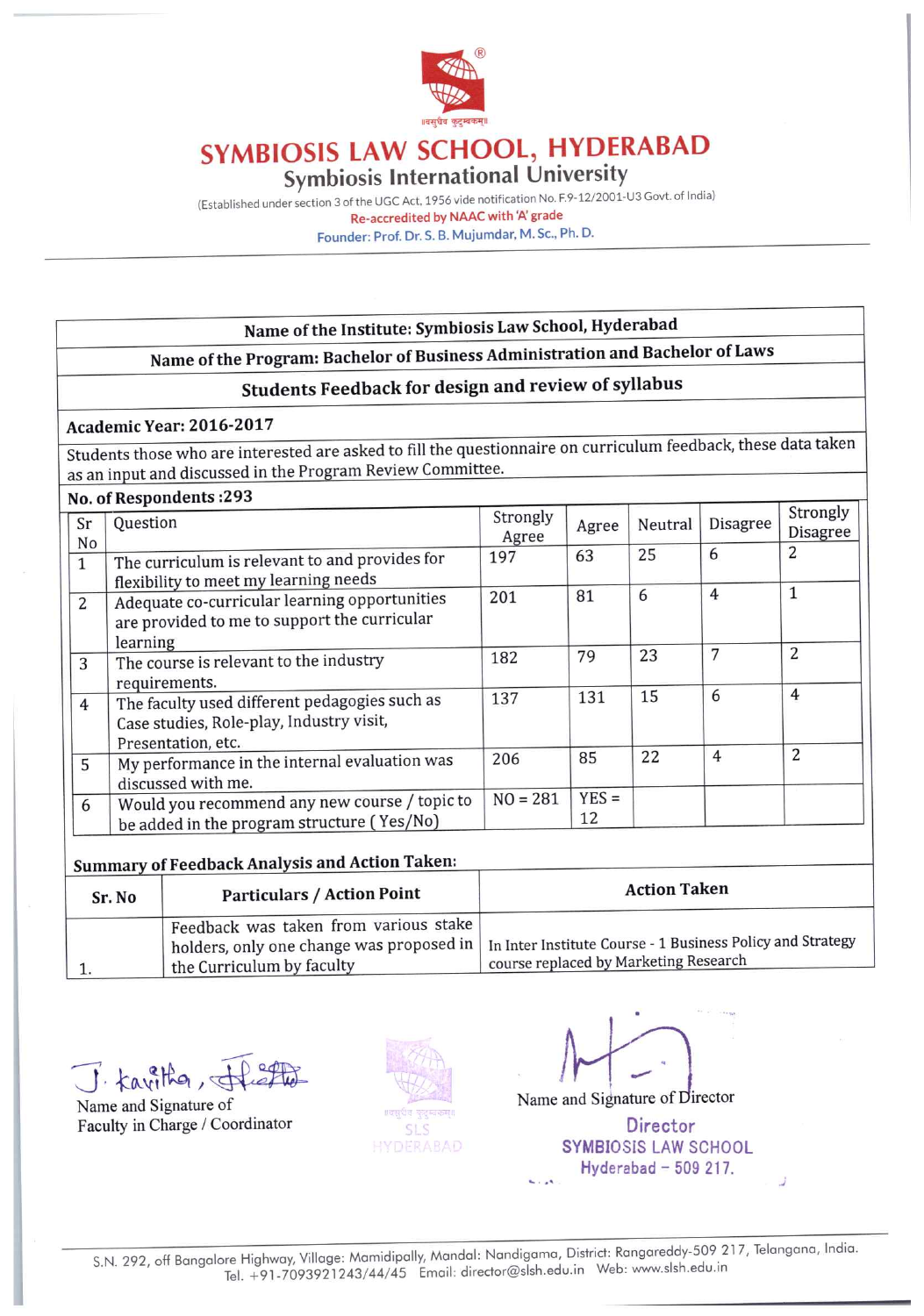

### **SYMBIOSIS LAW SCHOOL, HYDERABAD Symbiosis International University**

(Established under section 3 of the UGC Act, 1956 vide notification No. F.9· 12/2001-U3 Govt. of India) Re-accredited by NAAC with 'A' grade Founder: Prof. Dr. S. B. Mujumdar, M.Sc., Ph.D.

#### **Name of the Institute: Symbiosis Law School, Hyderabad**

### **Name of the Program: Bachelor of Business Administration and Bachelor of Laws**

### **Teachers Feedback for design and review of syllabus**

#### **Academic Year: 2016-2017**

Faculty were asked to give their feedback on the curriculum through a questionnaire, it was taken as an input and discussed in the Program Review Committee.

#### **No. of Respondents :21**

| Sr<br>No       | Question                                                                                                                                     | Strongly<br>Agree | Agree | Neutral        | <b>Disagree</b> | Strongly<br><b>Disagree</b> |
|----------------|----------------------------------------------------------------------------------------------------------------------------------------------|-------------------|-------|----------------|-----------------|-----------------------------|
|                | I am given enough freedom to contribute my<br>ideas on curriculum design and development                                                     | 11                | 9     |                | 0               | $\theta$                    |
| $\overline{2}$ | The faculty members/teachers are supported<br>with adequate learning resources.                                                              | 9                 | 11    |                | $\Omega$        | 0                           |
| 3              | The faculty members/teachers are encouraged<br>to establish linkages with Industry.                                                          | 10                | 9     | 2              | 0               | $\overline{0}$              |
| $\overline{4}$ | The syllabus is relevant and adequate in terms<br>of scope, depth, and choice to help develop the<br>required competencies amongst students. | 10                | 9     | $\overline{2}$ | $\Omega$        | 0                           |
|                |                                                                                                                                              |                   |       |                |                 |                             |

| No |                                                                                | Yes | No. |
|----|--------------------------------------------------------------------------------|-----|-----|
|    | Would you recommend any new course/topic to be added in the program structure? |     |     |

#### **Summary of Feedback Analysis and Action Taken:**

| Sr. No | <b>Particulars / Action Point</b>                                                                              | <b>Action Taken</b>                                                                                 |
|--------|----------------------------------------------------------------------------------------------------------------|-----------------------------------------------------------------------------------------------------|
|        | Feedback was taken from various stake<br>holders, only one change was proposed<br>in the Curriculum by faculty | In Inter Institute Course - 1 Business Policy and Strategy<br>course replaced by Marketing Research |
|        |                                                                                                                |                                                                                                     |

J. Kavitta,

Name and Signature of Faculty in Charge/ Coordinator



Name and ature of Director **Director SYMBIOSIS LAW SCHOOL Hyderabad - 509 217.** 

**.J** 

S.N. 292, off Bongalore Highway, Village: Mamidipally, Mandal: Nandigama, District: Rangareddy-509 217, Telangana, India. Tel. + 9 l -7093921243/ 44/ 45 Email: d irector@slsh.edu.in Web: www.slsh.edu.in